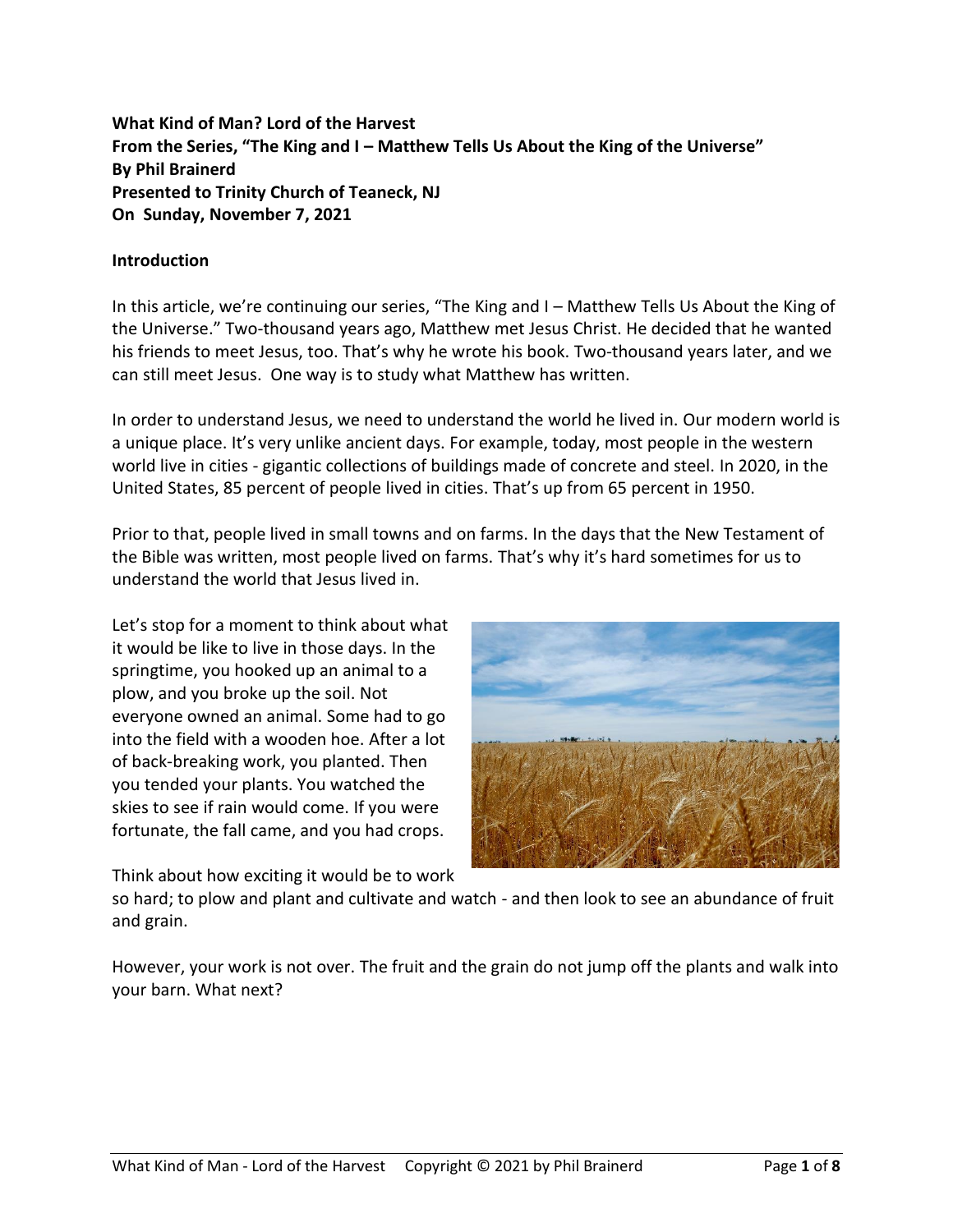In this article, we're going to learn that Jesus is *Lord of the Harvest*. Let's read:

35 Jesus went through all the towns and villages, teaching in their synagogues, proclaiming the good news of the kingdom and healing every disease and sickness. 36 When he saw the crowds, he had compassion on them, because they were harassed and helpless, like sheep without a shepherd. 37 Then he said to his disciples, "The harvest is plentiful but the workers are few. 38 Ask the Lord of the harvest, therefore, to send out workers into his harvest field." (Matthew 9:35-38)

"Lord of the harvest" Remember, Matthew wants us to meet his friend, Jesus. As we study together, we'll learn three things about him:

- His Methods
- His Heart
- His Goals

# **I. His Methods**

Let's look first at his methods.

Jesus went through all the towns and villages, teaching in their synagogues, proclaiming the good news of the kingdom and healing every disease and sickness. (9:35)

#### **A. Jesus went**

The first thing we see is that Jesus *went*. "Jesus went through all the towns and villages…"

Historians tell us, in the days of Jesus, there were 200 towns and villages in Galilee. The towns had names like "Capernaum", "Cana", and "Nazareth". These population centers had an average size of 15,000 people. If you run the numbers, that's about 3 million people! The land was fertile, so there were lots of farms.

Jesus wanted to reach those people. How did he do it?

He could have sent angels. In Matthew 26, we will learn about the night that Jesus was arrested. When he was arrested, he told his followers *not* to defend him. He said he could ask, and his Father would send 12 legions of angels. (Matthew 26:53) A Roman legion had over 4,000 fighters. That means Jesus could easily call up 50,000 angels any time he wanted. The Bible tells us there are many more – that's just the "quick and easy" number.

50,000 angels could take care of a region like Galilee very quickly. *But apparently, angels would not be the best way to do it.* Jesus wants the best for all these people.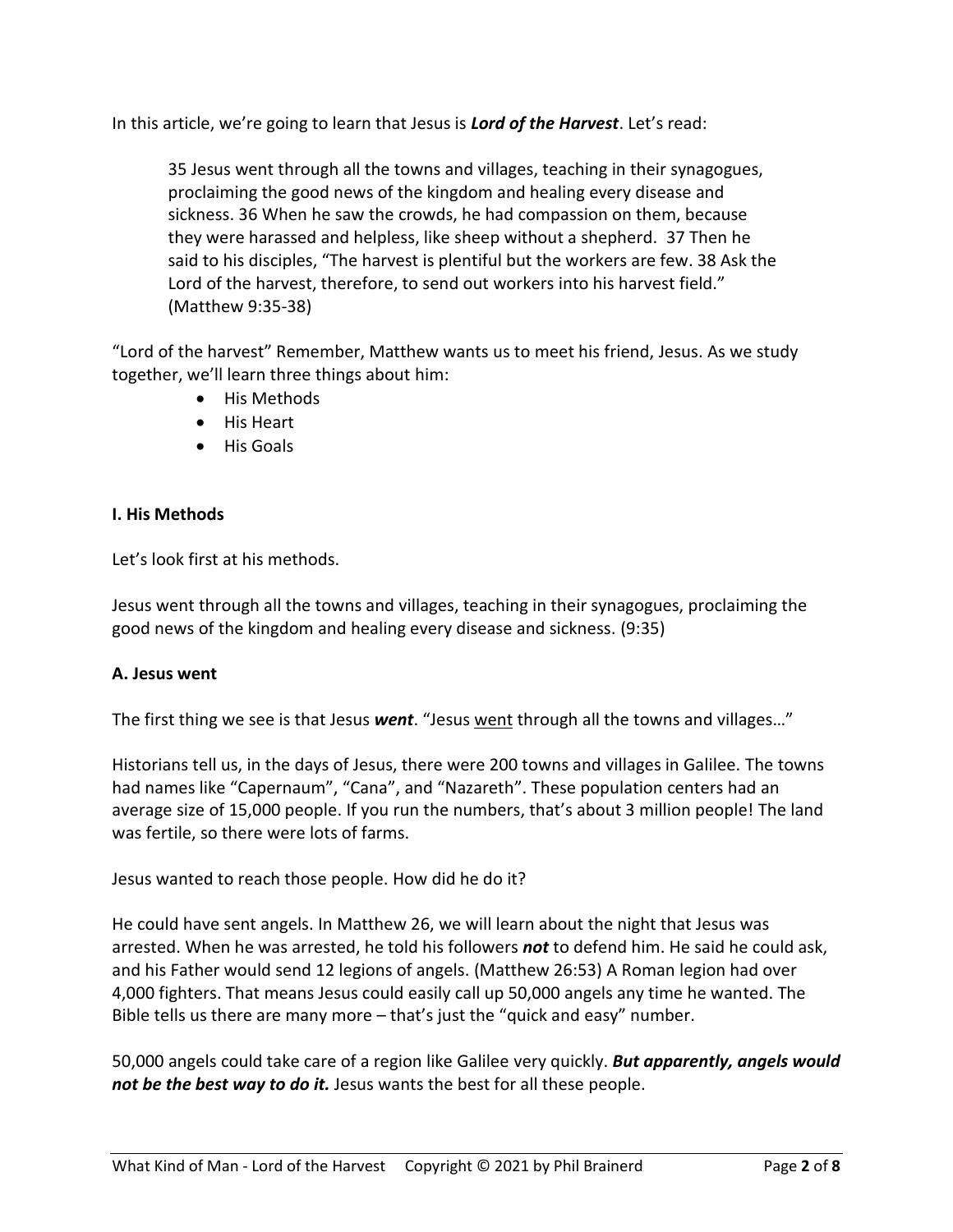Or perhaps, Jesus could have rigged up a gigantic projector one night and spoken to everyone. He could have shown images in the skies. Or, he could have invented the television set and sent one out to every home. But, those methods wouldn't be the best way to reach people, either.

No, Jesus went – he went himself. What does this tell us? Apparently, Jesus thinks that the best way to reach people is personal contact. Think about that. How do we plan on reaching people? Is personal contact part of our plan? It was for Jesus!

# **B. Jesus taught**

The next thing we learn is that Jesus *taught*. We read that he was "teaching in their synagogues…" To understand this, we need to know the significance of the synagogue in Jewish life in that day.

The Synagogue was the central meeting place of religion and local government. The Romans allowed the Jewish people to have a small amount of local management of their affairs. This included things like judging and punishing small crimes. That was done through religious leaders. There was no "separation of church and state" in those days. Those religious leaders all worked through the synagogue.

The Synagogue was also, as we would expect, the center of worship and learning. The religious leaders would lead the worship, and then they would teach. This occurred more than once a week, by the way - It was not just the Sabbath. Occasionally, a visiting Rabbi would come through, such as Jesus. In that case, the leaders might invite the Rabbi to speak.

Understand this: Jesus visited population centers: Towns and villages. In each of those, he would head for the Synagogue. So, he chose a *central place*. He worked on the assumption that anyone who was interested would come to him in the central place. Jesus offered personal contact, but he didn't feel obligated to chase people around. He didn't feel obligated to walk door-to-door. We'll learn in future chapters that he passed this method on to his disciples.

What does Matthew mean by "teaching"? "Teaching" meant "Teaching the Scriptures." The Synagogue was the place where copies of the Scriptures were stored. On each meeting, the Scriptures would be brought out, and the teachers would read them. As they were reading, they would explain.

What does this mean for us? We are told that Jesus taught. That means he taught the Scripture. That's why we teach the Scripture to this day. It's the model that Jesus gave us. We must be faithful in teaching and learning the Scriptures.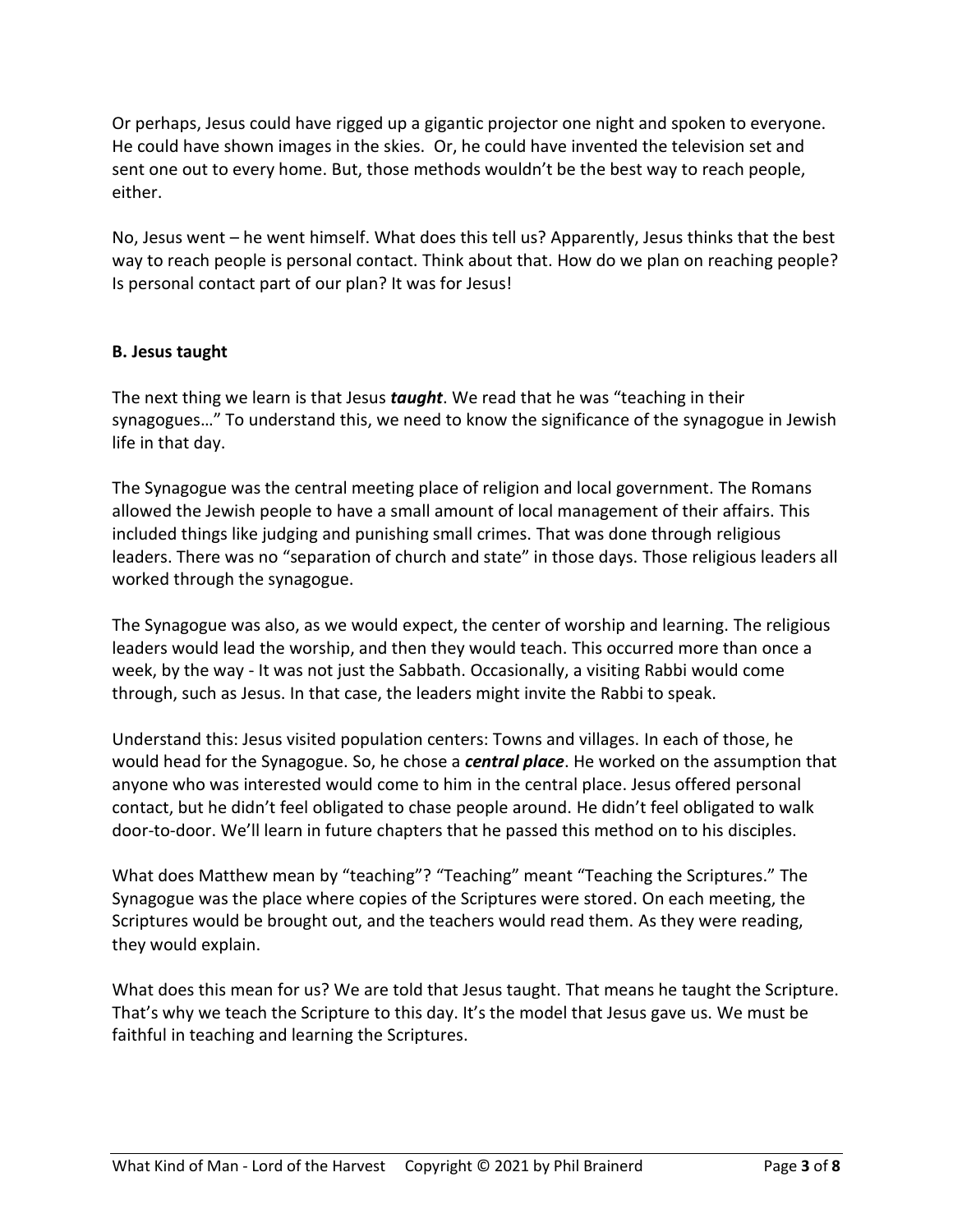## **C. Jesus Proclaimed**

Next, we see that Jesus proclaimed the good news of the Kingdom. Proclaim means "announce". It means "announce in a loud and prominent way."

What did Jesus announce? The good news of the Kingdom. What is that? We live in a broken world - A world where sin dominates everything. Sin is rebellion against God. The good news is that God invites us back. He wants us to live with him in his kingdom. All you need to do is believe. Believe that God is good. Believe that he loves you. Believe that Jesus died for your sins. If you believe these things, you will repent of your sins. So, repent! That means turn away from your sins and ask God to forgive you. If you ask, he will gladly do it through the work of Jesus Christ on the cross.

What does this mean for us? We need to proclaim the good news!

#### **D. Jesus Healed**

Finally, we're told that as Jesus went around, he was "…healing every disease and sickness." Here we're reminded that Jesus was the Messiah, the Great King. He wanted people to know that, so he presented credentials everywhere he went. That involved the ability to do miraculous things like healing.

In our series, "What Kind of Man Is This?", Jesus has shown us a number of things about himself.

We've said that he's the *Lord of Life*, who can heal the most terrible disease. He healed Leprosy, a terrible disease that eats away a person's flesh. He healed people who were paralyzed. He healed a woman with a fever. He healed blindness. He raised a young girl from the dead.

We talked about what it would take to do this. You would need to know exactly what the problem was. The human body has 30 trillion cells. You would have to know where they all were and how each one was supposed to function. You would need the blueprint of the body to make sure that all those cells wound up back in the right place. And remember, most of the times Jesus healed, he did it in an instant. You would need amazing power to do that. Jesus could heal because he was the Lord of Life.

Life does not exist in a vacuum. Every piece of our universe is part of a great machine. We learned that Jesus is Lord of that machine. He sits above all the parts. He controls it all.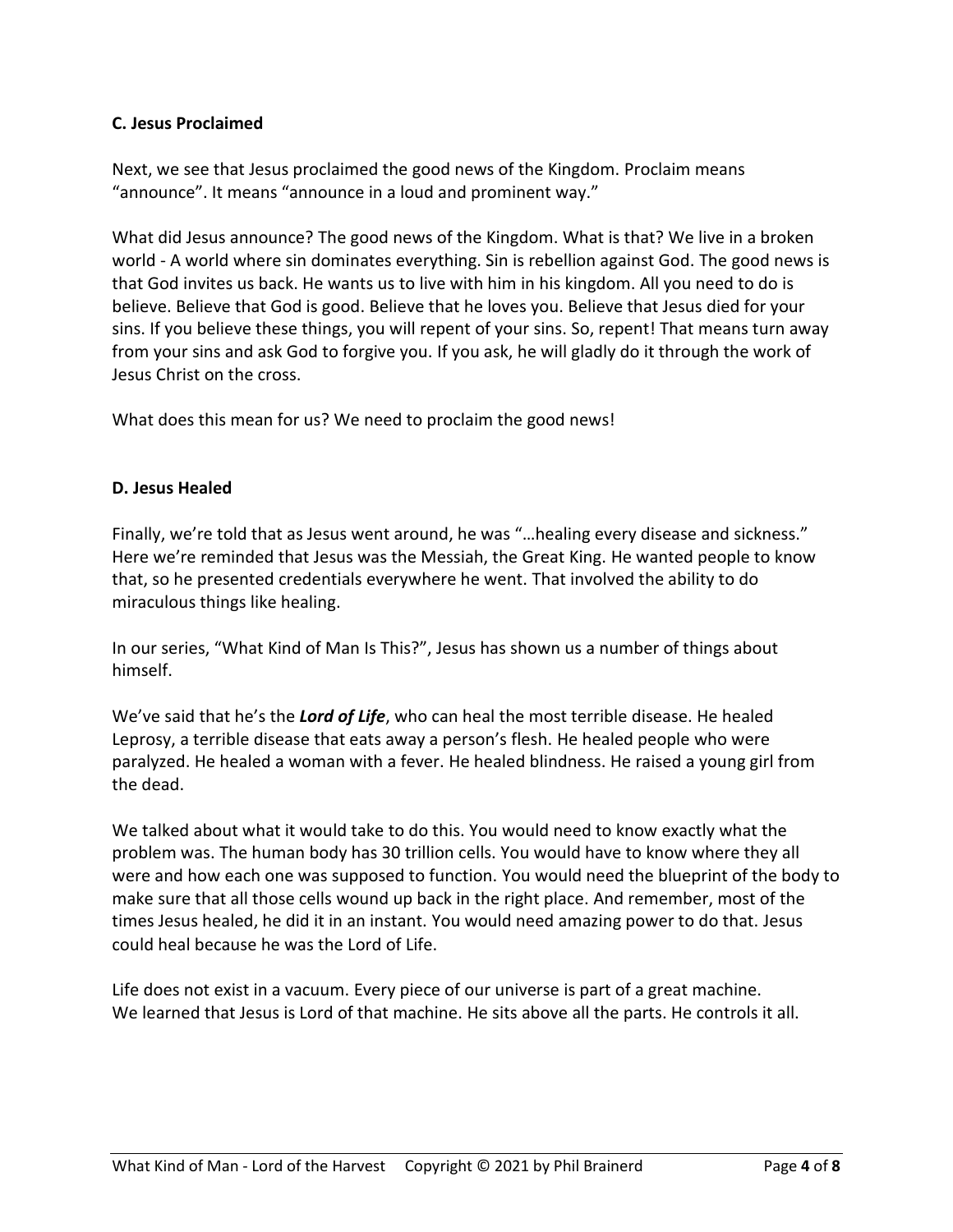Because he is Lord of the machine, he is Lord of Nature. He is the one who stood up before a raging storm and told it to be quiet. When he did, the rain stopped falling. The waves of the sea stopped pounding. The air became calm. Jesus can do this because he is Lord of Nature.

We then learned that Jesus is Lord of the Supernatural. Jesus is the one who was confronted with two demon-possessed men. Between them they had been controlled by a legion of demons. Again, that's over 4,000. The demons cowered in fear at the sight of Jesus. With a word, Jesus sent them all away. He could do that because he is Lord of the Supernatural.

Put together, this makes Jesus Lord of All. No mere mortal man could do all these things. Jesus was God visiting the face of the earth.

What does this mean for us? This makes Jesus worthy to be the Lord of Our life. If you've never made Jesus the Lord of your life, will you make him the Lord of your life today? He is worthy. Let us tell you how. There will be important links at the end of this article.

Are you unconvinced? Do you want more reasons to make Jesus the Lord of your life? Let's move on to learn more about Jesus.

## **II. His Heart**

Let's learn about Jesus' heart.

When he saw the crowds, he had compassion on them, because they were harassed and helpless, like sheep without a shepherd. (Matthew 9:36)

When Jesus saw the crowds, we're told that he had compassion on them. That tells us something about the heart of Jesus.

Different cultures describe emotions in different ways. In modern Western culture, we tend to associate emotions with the heart. The word that we translate as "compassion" refers to the gut. So, when the ancient Hebrew people pictured compassion, this is how they described it. Compassion was something you felt deep inside you, in the core of your being.

Why did Jesus feel compassion? Because when Jesus saw the crowd, they were "harassed and helpless". These are the kinds of words that might be used if someone was whipped. When the Romans whipped someone, it was vicious. Their whips didn't just have rope or leather. Sometimes they Romans included sharp things like bone fragments - Things that would cut and tear. Every lash of the whip was a cut. Sometimes, pieces of skin were torn off. Sometimes muscle and even bone were exposed after a whipping. Some people died from the injuries caused by a Roman whip. People who survived were so brutally injured, that they could barely walk - If they could walk at all. If no one could help them to their feet, they might just be dragged away and thrown into the street. Those victims were helpless.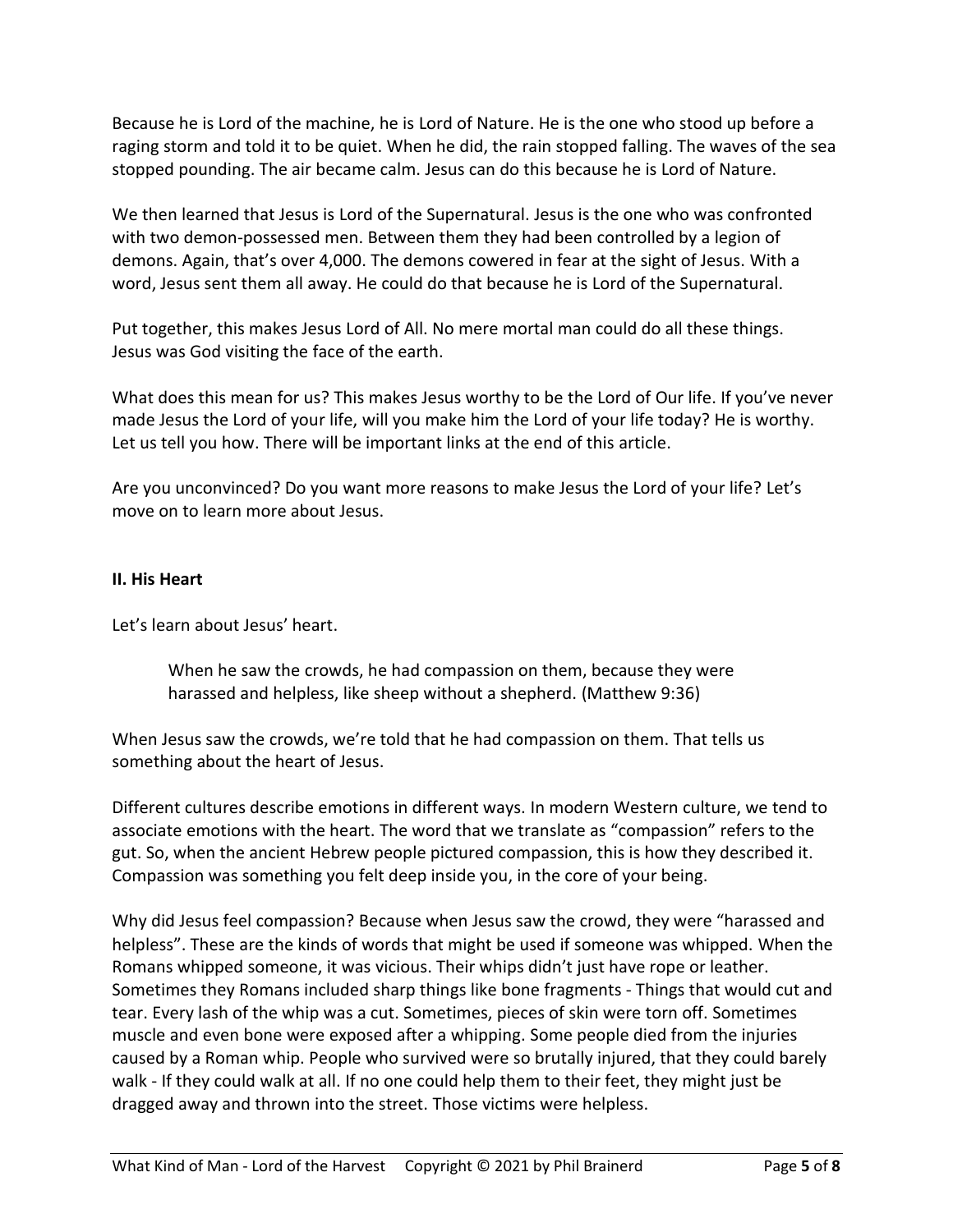That's the picture here. Jesus looked at people and saw pain. He saw injuries caused by a broken world. He saw people who could not help themselves. And he felt compassion.

We're told that the people were like "…sheep without a shepherd." Sheep are odd little creatures. The animals that appear on farms cannot exist in the wild. Technically they should be extinct. A sheep against almost any predator is a goner. Even the stronger males will go down when they're confronted by something with teeth and claws.

And this is a problem, because sheep get lost easily. When they get separated from the flock, they might as well have a sign on their backs that says "eat me".

Worse, sheep aren't very bright. Some predatory birds will land on the back of a sheep and just start eating. The sheep knows that something hurts, but they don't know what to do about it.

What's the answer to this? A shepherd. Sheep need someone to guide them and protect them. To Jesus, the crowds looked like poor sheep - and he felt compassion.

What does this mean for us? It means we're learning about the heart of Jesus. Jesus feels compassion for you.

Sometimes in life, we hurt. When you're hurting, Jesus sees. Sometimes we feel helpless. When you feel helpless, Jesus sees. When you hurt, when you feel helpless, Jesus feels something deep in his gut - He feels compassion.

At that point, Jesus will be motivated by his compassion to do something. That something will be based on your unique path. Jesus is the great Shepherd, and he cares about his sheep. He loves you. He is certainly capable of jumping in and removing your pain. If that's what's best, that's what will happen. But sometimes, Jesus has something better for you.

If that's the case, Jesus will act the way good shepherds act. The good shepherd spends time among the sheep. If it's cold, he wraps his shawl around himself and stands in the cold. If it's rainy, he gets wet. If the sheep are threatened by predators, the good shepherd pulls out his rod and attacks - Even if he risks injury to himself. If nothing else, the good shepherd walks with the sheep.

Many know the passage:

Even though I walk through the valley of the shadow of death, I will fear no evil, for you are with me; (Psalm 23:4, ESV)

The Good shepherd walks with his sheep. They are never alone.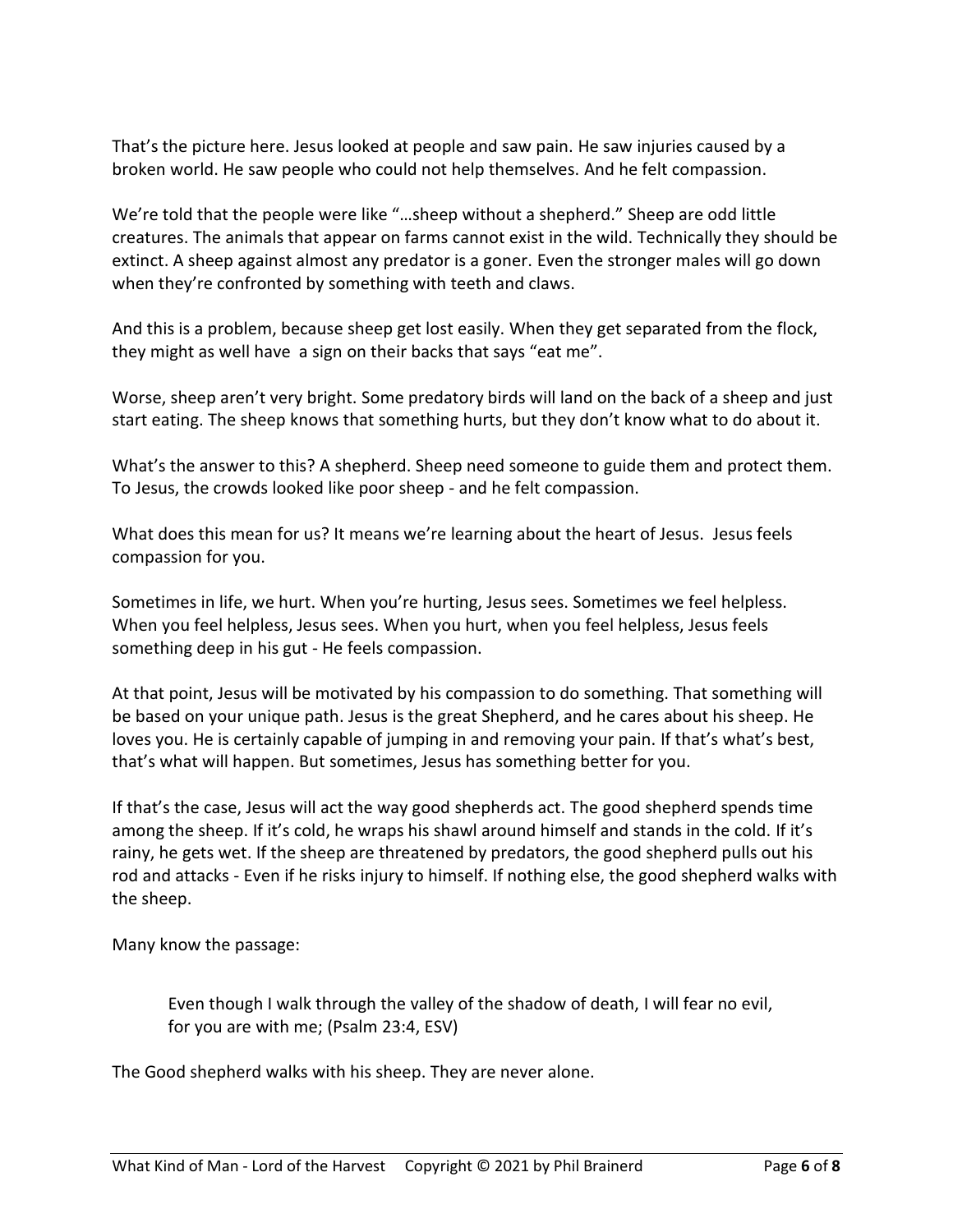That's what we learn about the heart of Jesus. He feels compassion. He feels compassion for you. That's another reason why you can make him the Lord of your life.

# **III. His Goals**

Having learned these things about Jesus, let's learn about his Goals.

Then he said to his disciples, "The harvest is plentiful but the workers are few. Ask the Lord of the harvest, therefore, to send out workers into his harvest field." (Matthew 9:37-38)

The goal of any farmer is the harvest. That's why they prepare the soil. That's why they plant the seed. That's why they cultivate. That's why they water and fertilize.

What is the harvest for Jesus? You! You and I are the harvest. The harvest is all the people who will live with Jesus forever in his kingdom. That's why Jesus is the Lord of the Harvest.

The harvest, we're told is plentiful. It's not just you and  $I - It's$  a whole lot of others.

When we started though, we mentioned something important: The harvest does not walk into the barn all by itself. Workers must go out and help.

Now, notice something. The first thing we learned about Jesus was his methods. The first thing we learned about his methods was that he went. He went to teach, to proclaim, and to heal. Remember, personal contact appears to be a very important part of the process for this master farmer.

Jesus knew that one day he would have to leave. So, the things he did, he did as an example. He wanted to train his disciples to follow in his footsteps. We'll learn all about that in the next chapter.

In the meantime, Jesus says something very interesting: He said, "Ask the Lord of the harvest, therefore, to send out workers into his harvest field."

It's interesting because it's not what we would expect. Jesus could have said, "The Harvest is plentiful, but the workers are few. So, YOU go out into the harvest." But that's not what he said. He said, "Ask the Lord of the harvest, therefore, to send out workers into his harvest field."

What does that mean for us? That means we must start with prayer. It is so tempting to start with doing instead of praying. But Jesus tells us to start with prayer. In particular, ask that he will raise up people who can go in the way that he went. Now, in other places, there is certainly encouragement for all of us to be part of the harvesting process in some way. However, we all start with prayer.